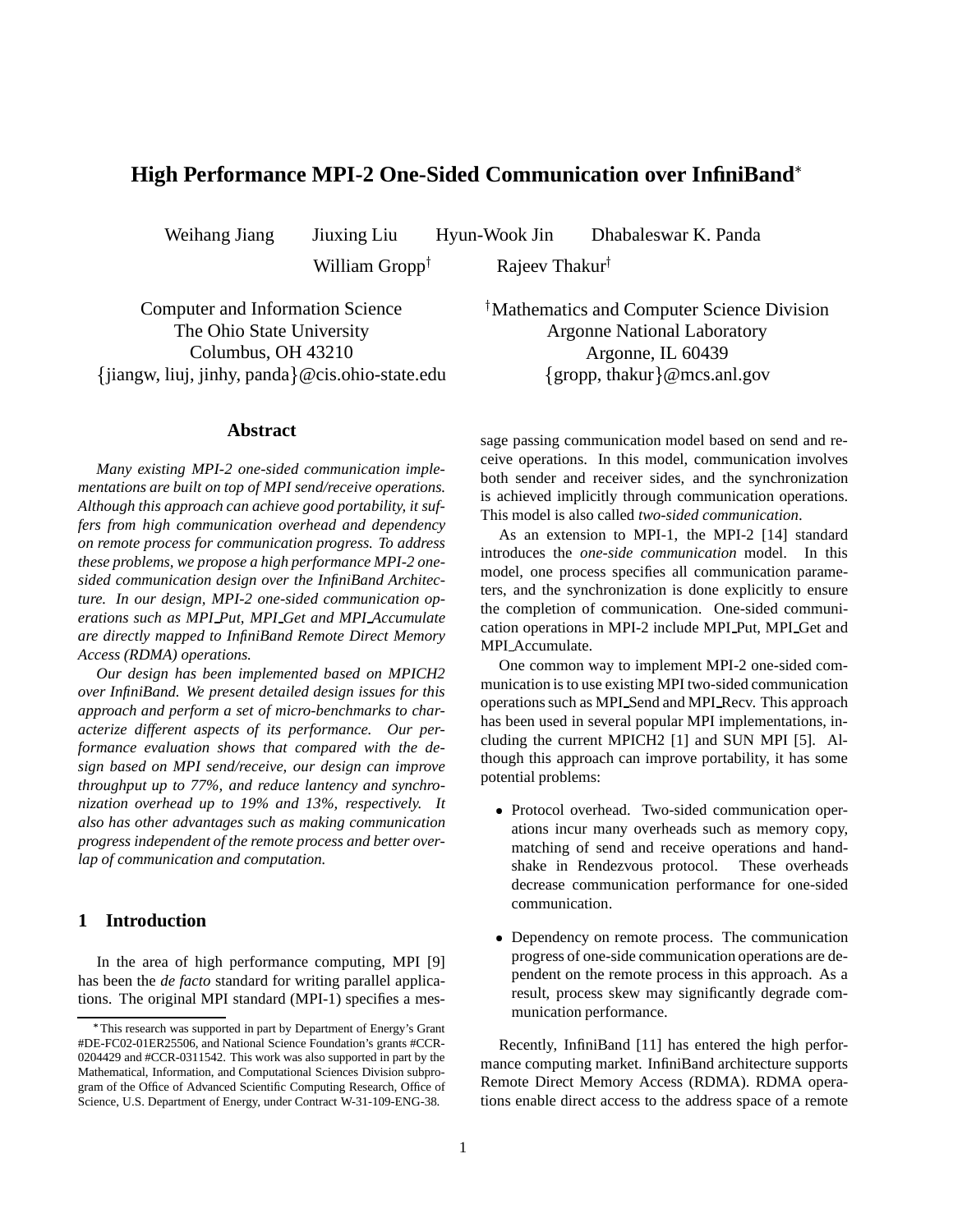process and their semantics match quite well with MPI-2 one-sided communication. In our recent work [13], we have proposed a design which uses RDMA to implement MPI two-sided communication. However, since its MPI-2 onesided communication operations are implemented on top of two-sided communication, this implementation still suffers from the problems mentioned above.

In this paper, we propose using InfiniBand RDMA operations directly to provide efficient and scalable one-sided communication in MPI-2. Our RDMA based design maps MPI Put and MPI Get directly to InfiniBand RDMA write and RDMA read operations. Therefore, one-sided communication can avoid the protocol overhead in MPI send and receive operations. Since RDMA write and RDMA read in InfiniBand are transparent to the remote side, MPI onesided communication can make progress without its participation. Therefore, our design is less prone to process skew and also allows better communication/computation overlap.

In this work, we present detailed design issues in our RDMA based approach. We have implemented our design based on our MPICH2 implementation over InfiniBand. We use a set of micro-benchmarks to evaluate its performance. These micro-benchmarks characterize different aspects of MPI-2 one-sided communication, including communication performance, synchronization overhead, dependency on remote process, communication/computation overlap and scalability. Our performance evaluation shows that the RDMA based design can bring improvements in all these aspects. It can improve bandwidth up to 77% and reduce latency and synchronization overhead up to 19% and 13%, respectively.

The remaining part of the paper is organized as follows: In Section 2, we provide background information about MPI-2 one-sided communication and InfiniBand. In Section 3, we introduce the current design for MPI-2 one-sided communication in MPICH2. We describe our design in Section 4. In Section 5, we present performance evaluation results. We discuss related work in Section 6 and conclude the paper in Section 7.

## **2 Background**

### **2.1 MPI-2 One-Sided Communication**

In MPI-2 one-sided communication model, a process can access another process's memory address space directly. Unlike MPI two-sided communication in which both sender and receiver are involved for data transfer, one-sided communication allows one process to specify all parameters for communication operations. As a result, it can avoid explicit coordination between the sender and the receiver. MPI-2 defines *origin* as the process that performs the onesided communication, and *target* as the process in which the memory is accessed. A memory area on target to which origin can access through the one-sided communication is called a *window*. Several one-sided communication operations are defined in MPI-2. They are MPI Put, MPI Get and MPI Accumulate. MPI Put and MPI Get functions transfer the data to and from a window in a target process, respectively. The MPI Accumulate function combines the data movement to target process with a reduce operation.

It should be noted that returning from communication operations such as MPI Put does not guarantee the completion of the operations. To make sure an onesided operation is finished, explicit synchronization operations must be used. In MPI-2, synchronization operations are classified as *active* and *passive*. The active synchronization involves both sides of communication while passive synchronization only involves the origin side. In Figure 1, we show an example of MPI-2 one-sided communication with active synchronization. We can see that synchronization is achieved through four MPI functions: MPI Win start, MPI Win complete, MPI Win post and MPI Win wait. MPI Win post and MPI Win wait specify an *exposure epoch* in which other processes can access a memory window in this process. MPI Win start and MPI Win complete specify an *access epoch* in which the current process can use one-side communication operations such as MPI Put to access memory in the target process. Multiple operations can be issued in the access epoch to amortize the overhead of synchronization. The completion of these operations are not guaranteed until the MPI Win complete returns. The active synchronization can also be achieved through MPI Win fence.



**Figure 1. MPI-2 One-Sided Communication with Active Synchronization**

## **2.2 InfiniBand**

The InfiniBand Architecture is an industry standard which defines communication and infrastructure for interprocessor communication and I/O. InfiniBand supports both channel and memory semantics. In channel semantics, send/receive operations are used for communication. In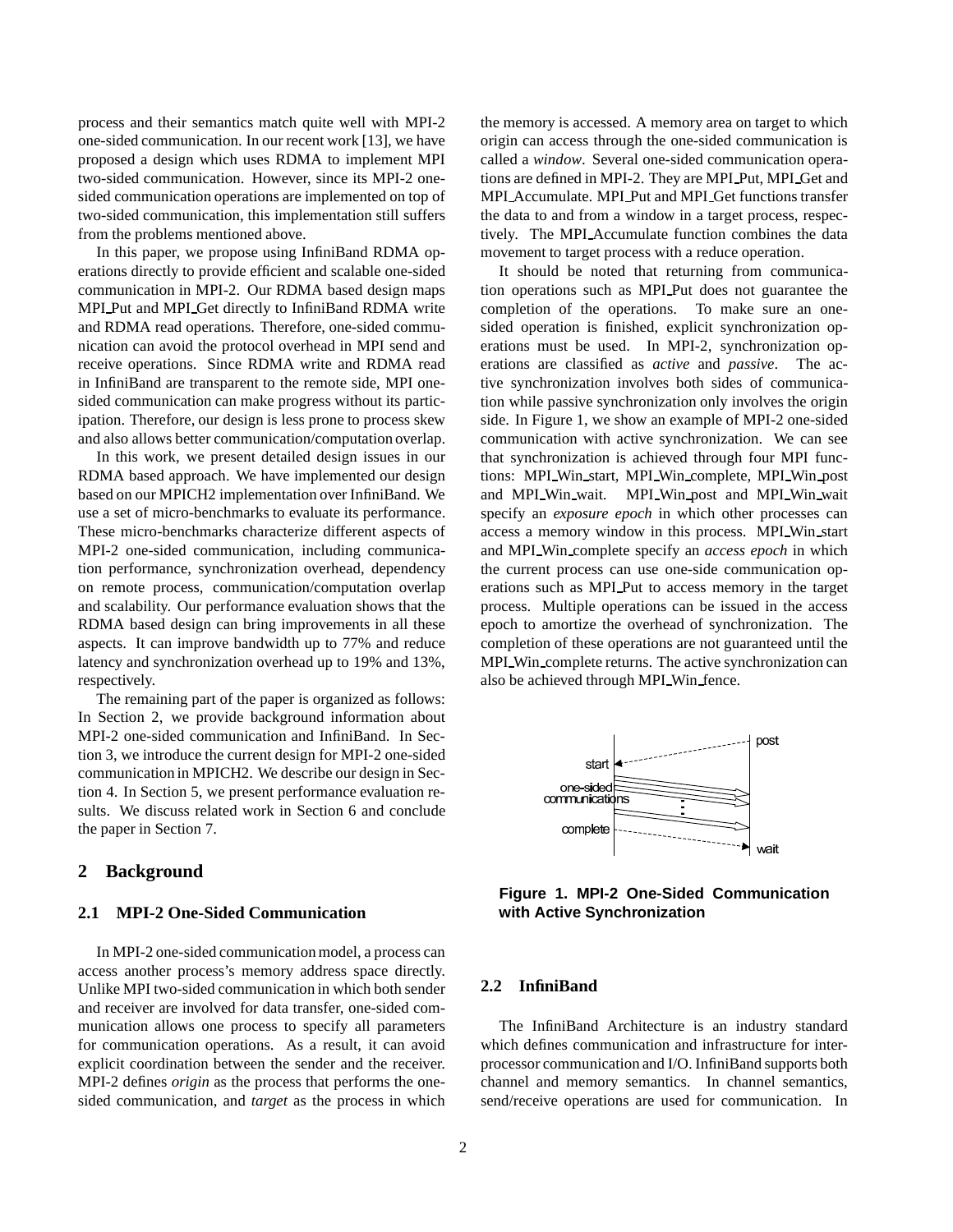memory semantics, InfiniBand supports RDMA operations such as RDMA write and RDMA read. RDMA operations are one-sided and do not incur software overhead at the other side. In these operations, memory buffers must first be registered before they can be used for communication. Then the sender (initiator) starts RDMA by posting an RDMA descriptor which contains both the local data source addresses (multiple data segments can be specified at the source) and the remote data destination address. The operation is transparent to the software layer at the receiver side. We should note that the semantic of InfiniBand RDMA operations is similar to that of MPI-2 one-sided communication. Therefore, it is expected that if we implement the one-sided communication with RDMA operations, we can achieve high performance and offload the communication from the target completely.

InfiniBand also provides remote atomic operations such as Compare-and-Swap and Fetch-and-Add. These operations can read and then change the content of a remote memory location in an atomic manner.

# **3 Send/Receive Based MPI-2 One-Sided Communication Design**

As we have mentioned, MPI-2 one-sided communication can be implemented using MPI two-sided communication operations such as MPI Send, MPI Recv and their variations (MPI Isend, MPI Irecv, MPI Wait, etc.). (In the following discussions, we use "send" and "receive" to refer to different forms of MPI Send and MPI Recv, respectively.) We call this *send/receive based* approach. The current MPICH2 implementation uses such an approach. In this section, we will discuss MPICH2 as an implementation example of one-sided communication.

MPICH [8], developed by Argonne National Laboratory, is one of the most popular MPI implementations. The original MPICH provides supports for MPI-1 standard. As a successor of MPICH, MPICH2 [1] supports not only MPI-1 standard, but also MPI-2 extensions such as one-sided communication, dynamic process management, and MPI I/O. Although MPICH2 is still under development, beta versions are already available for developers. Our discussion is based on MPICH2 over InfiniBand (MVAPICH2)<sup>1</sup> [13].

### **3.1 Communication Operations**

For the MPI Put operation, the origin process first sends information about this operation to the target. This information includes target address, data type information, etc. Then the data itself is also sent to the target. After receiving the operation information, the target uses another receive operation for the data. In order to perform the MPI Get operation, first the origin process sends a request to the target, which informs it the data location, data type and length. After receiving the request, the target process sends the requested data to the origin process. The origin finishes the operation by receiving the data to its local buffer. For MPI Accumulate, the origin process uses a similar approach to send the data to the target process. Then the target receives the data and performs a local reduce operation.

The send/receive based approach has very good portability. Since it only depends on MPI two-sided communication, its implementation is completely platform independent. However, it also has many drawbacks. First, it suffers from high protocol overhead in MPI send/receive operations. For example, MPI send/receive operations uses Rendezvous protocol for large messages. In order to achieve zero-copy, the current MPICH2 uses a handshake in the Rendezvous protocol to exchange buffer addresses. However, since in one-sided communication, target buffer address information is available at the origin process, this handshake is unnecessary and brings degradation of communication performance. In addition, MPI send/receive may involve other overheads such as send/receive matching and extra copies.

Since the target is actively involved in the send/receive based approach, the overhead at the target processincreases. The target process may become a performance bottleneck because of this increased overhead.

The send/receive based approach also makes the origin process and the target process tightly coupled in communication. The communication of origin process depends heavily on the target to make progress. As a result, process skew between the target and the origin may significantly degrade communication performance.

### **3.2 Synchronization Operations**

MPICH2 implements the active synchronization for the one-sided communication, the passive synchronization is still under development. Therefore, we focus on active synchronization in this paper.

In MPI-2 one-side communication, synchronization can be done using MPI Win start, MPI Win complete, MPI Win post and MPI Win wait. At the origin side, communication is guaranteed to finish only after MPI Complete. Therefore, implementors have a lot of flexibility with respect to when to carry out the actual communication. In the send/receive based approach, communication involves both sides. Since the information about the communication is only available at the origin side, the target needs to be explicitly informed about this information. One way to address this problem in

<sup>&</sup>lt;sup>1</sup>The current MVAPICH2 implementation is based on MPICH2 version 0.94b1.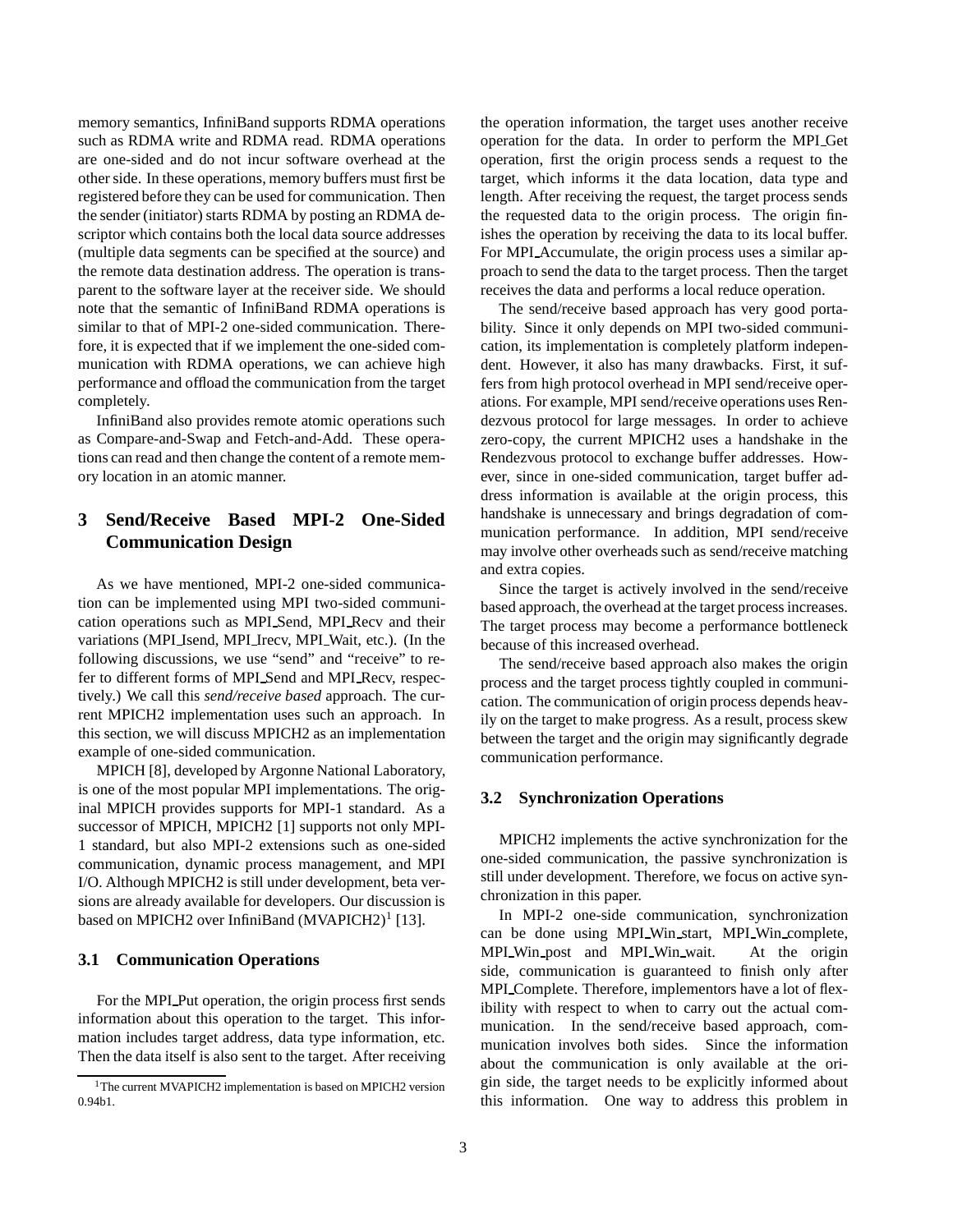send/receive based approaches is to delay communication until MPI Win complete. Within this function, the origin sends information about all possible operations. In MPI Win wait, the target receives this information and takes appropriate actions. An example of send/receive based implementation is shown in Figure 2. Delayed com-



**Figure 2. Send/Receive Based One-Sided Communication Implementation**

munication used in send/receive based approach allows for certain optimizations such as combining of small messages to reduce per-message overhead. However, since the actual communication does not start until MPI\_Complete, the communication cannot be overlapped with computation done in the access epoch. This may lead to degraded overall application performance.

In the current MPICH2 design, the actual communication starts when there are enough one-sided communication operations posted to cover the cost of synchronization. This design can potentially take advantage of the optimization opportunities in delayed communication and also allow for communication/computation overlap. However, since onesided communication is built on top of send/receive, the actual overlap depends on how the underlying send/receive operations are implemented. In many MPI implementations, sending/receiving a large message goes through Rendezvous protocol, which needs host intervention for a handshake process before the data transfer. In these cases, good communication/computation overlap is difficult to achieve.

# **4 RDMA Based MPI-2 One-Sided Communication Design**

As we have described in Section 3, one-sided communication in MPICH2 is currently implemented based on MPI send/receive operations. Therefore, it still suffers from the limitation of the two-sided communication design even though the MVAPICH2 [13]. In this section, we discuss how to utilize InfiniBand features such as RDMA operations to address these potential problems. MPICH2 has a flexible layered architecture in which implementations can be done at different levels. Our MVAPICH2 implementation over InfiniBand [13] was done using the RDMA Channel Interface. However, this interface currently does not provide us with direct access to all the RDMA and atomic functions in InfiniBand. To address this issue, we use a customized interface to expose these functionalities to the upper layer and implement our design directly over this interface. The basic structures of our design and the original design are shown in Figure 3.



**Figure 3. Design Architecture**

## **4.1 Communication Operations**

We implement the MPI Put operation with RDMA write. Through exchanging memory addresses at window creation time, we can keep record of all target memory addresses on all origin processes. When MPI Put is called, an RDMA write operation is used, which directly transfers data from memory in the origin process to remote memory in the target process, without involving the target process. The MPI Get operation is implemented with the RDMA read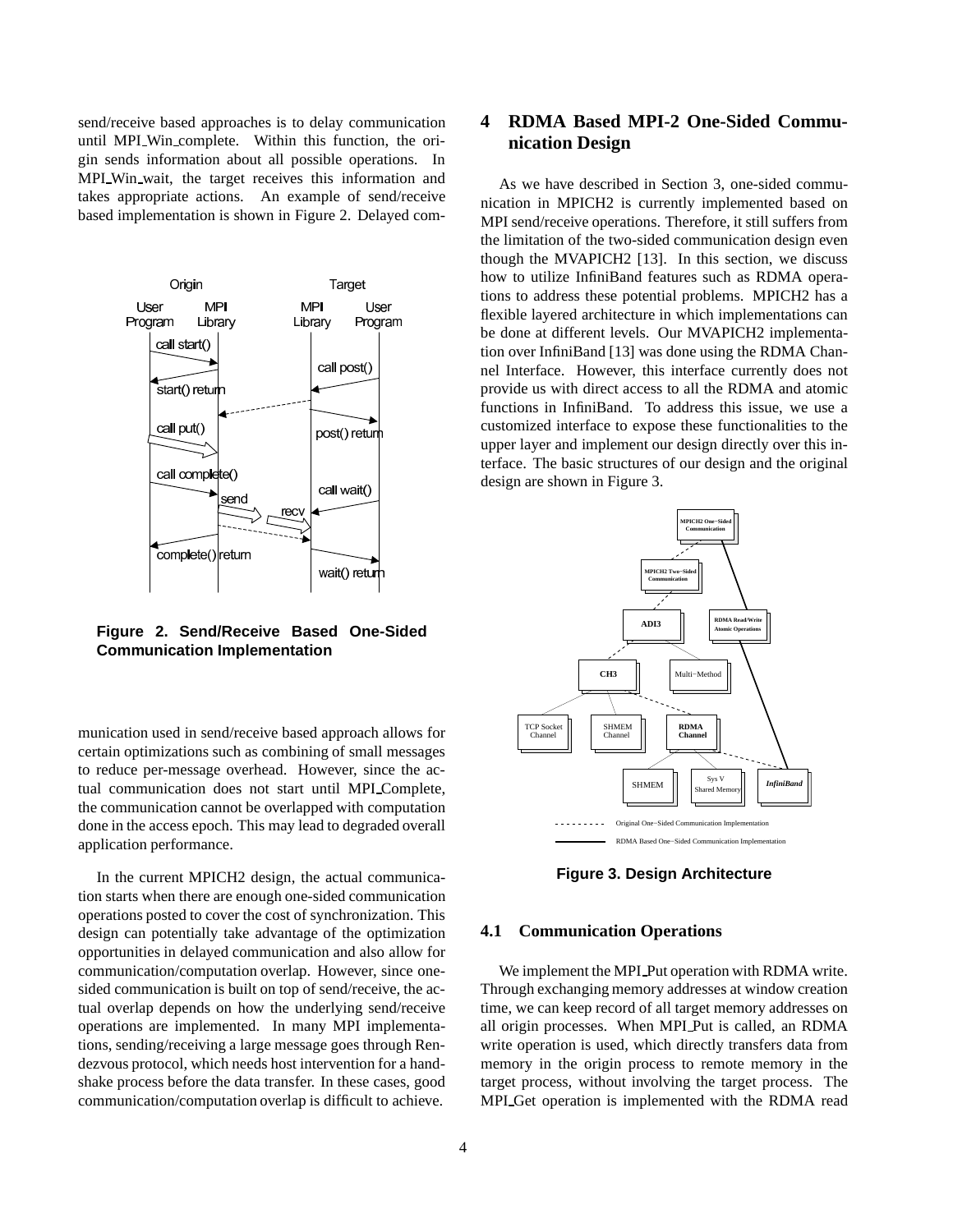operation in InfiniBand. Based on InfiniBand RDMA and atomic operations, we have designed the accumulate operation as follows: The origin fetches the remote data from target using RDMA read, performs a reduce operation, and updates remote data by using RDMA write. Since there may be more than one origins, we use the Compare-and-Swap atomic operation to ensure mutual exclusive access.

By using RDMA, we can avoid protocol overhead of two-sided communication. For example, the handshake in Rendezvous protocol is avoided. Also, the matching between send and receive operations is no longer needed. So the overhead associated with unexpected/expected message queue maintenance, tag matching and flow control is eliminated.

More importantly, the dependency on remote process for communication progress is reduced. Unlike the send/receive based approach, using RDMA operations directly does not involve the remote process. Therefore, the communication can make progress even when the remote process is doing computation. As a result, our implementation suffers much less from process skew. Moreover, our design exploiting RDMA operations can make implementation of passive one-sided communication much easier because the target is not required to respond to one-sided communication operations.

## **4.2 Synchronization Operations**

In some send/receive based designs, actual communication is delayed until MPI Win complete is called. In our design, the one-sided communication will start as soon as the post operation is called. In our implementation, the origin process maintains a bit vector. Each bit represents the status of a target. A target uses RDMA write to change the corresponding bit. By checking the bits, the origin process can get synchronization information and start communications.

Targets can not leave MPI Win wait until communication has been finished. Therefore origin processes need to inform the targets after they have completed communication. For this purpose we also use RDMA write to achieve better performance. Before leaving the MPI Win wait operation, the targets check to make sure all origin processes have completed communication. An example of this RDMA based implementation is shown in Figure 4.

# **4.3 Other Design Issues**

By using RDMA, we potentially can achieve better performance. However, it also introduces several design challenges.

An important issue we should consider in exploiting RDMA operations is the memory registration. Before per-



**Figure 4. RDMA Based One-Sided Communication Implementation**

forming any RDMA operation, both source and destination data buffers need to be registered. The memory registration is an expensive operation. Therefore, it can degrade communication performance significantly if done in the critical path. All memory buffers for the one-sided communication on the target processes are declared when the window is created. Thus, we can avoid memory registration overheads by registering the memory buffers at the window creation time. For memory buffers at the origin side, pin-down cache [10] is used to avoid registration overhead for large messages. For small messages, we copy them to a pre-registered buffer to avoid registration cost.

Another important issue is to handle user-defined data type. The original approach requires data type processing at the target side. With RDMA operations, we can avoid this overhead by initiating multiple RDMA operations. Currently, our design only deals with simple data types. For complicated non-contiguous data types, we fall back on the original send/receive based implementation.

# **5 Performance Evaluation**

In this section, we perform a set of micro-benchmarks to evaluate the performance of our RDMA based MPI-2 onesided communication design and compare them with the original design in MPICH2. We have considered various aspects of MPI-2 one-sided communication such as synchronization overhead, data transfer performance, communication and computation overlap, dependency on remote process and scalability with multiple origin processes.

We focus on active one-sided communication in the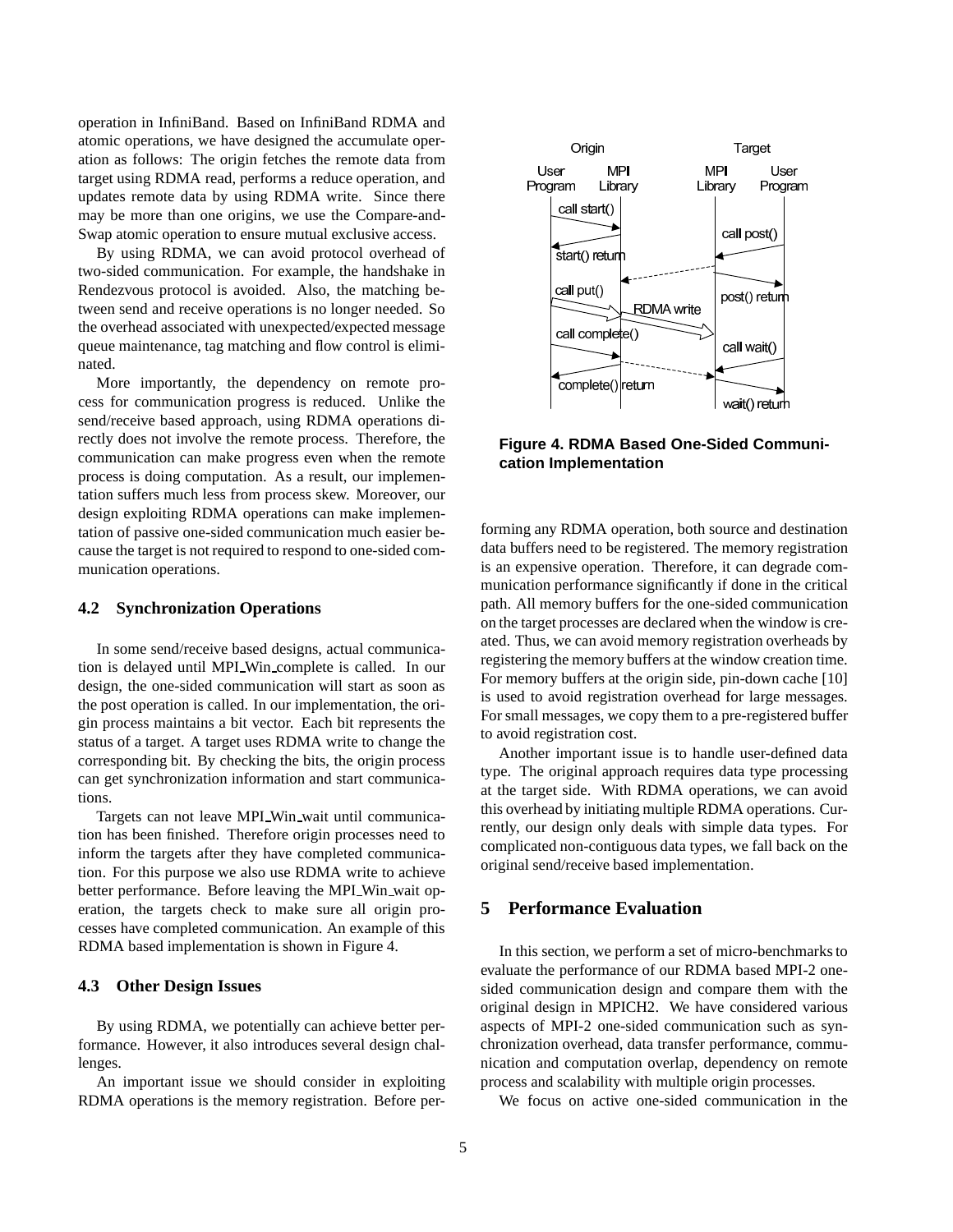

**Figure 5. Ping-Pong Latency**

performance evaluation. Our tests use MPI Win start, MPI Win complete, MPI Win post and MPI Win wait functions for synchronization. However, most of the conclusions in this section are also applicable to programs using MPI Win fence.

### **5.1 Experimental Testbed**

Our experimental testbed consists of a cluster system with 8 SuperMicro SUPER P4DL6 nodes. Each node has dual Intel Xeon 2.40 GHz processors with a 512K L2 cache and a 400 MHz front side bus. The machines are connected by Mellanox InfiniHost MT23108 DualPort 4X HCA adapter through an InfiniScale MT43132 Eight 4x Port InfiniBand Switch. The HCA adapters work under the PCI-X 64-bit 133MHz interfaces. We used the Linux Red Hat 7.2 operating system with 2.4.7 kernel. The compilers we used were GNU GCC 2.96 and GNU FORTRAN 0.5.26.

## **5.2 Latency**

For MPI two-sided communication, a ping-pong latency test is often used to characterize its performance. In this subsection, we use a similar test for MPI-2 one-side communication. The test consists of multiple iterations using two processes. Each iteration consists of two epochs. In the first epoch, the first process does an MPI Put operation. In the second epoch, the second process does an MPI Put operation. We then report the time taken for each epoch.

Figure 5 compares the ping-pong latency of our RDMA based design with the original MPICH2. We can see that the RDMA based approach can improve the latency. For small messages, it reduces latency from  $15.6\mu s$  to  $12.6\mu s$  (19%) improvement). For large messages, since the handshake in Rendezvous protocol is avoided, it also gives better performance. The improvement is up to  $17\mu$ s.

A bi-directional latency test is often used to compare the performance of one-sided communication to two-sided

communication. In this test, both sides send a message to the other side. In the one-sided version, the test is done using MPI Put and MPI Win fence. In the two-sided version, the test is done using MPI Isend, MPI Irecv and MPI Waitall. Figure 6 shows the performance results. We can observe that for very small messages, two-sided communication performs better because it does not use explicit synchronization. For one-sided communication, our RDMA based design always performs better than the original design. For messages larger than 4KB, it even outperforms two-sided communication.



**Figure 6. Bi-Directional Latency**

### **5.3 Bandwidth**

In applications using MPI-2 one sided operations, usually multiple communication operations are issued in each epoch to amortize the synchronization overhead. Our bandwidth test can be used to characterize performance in this scenario. This test consists of multiple epochs. In each epoch, *W* MPI Put or MPI Get operations are issued where *W* is a pre-defined burst size.

Figures 7 and 8 show the bandwidth results of MPI Put and MPI Get with a burst size(*W*) of 16. We can see that the RDMA based approach always performs better for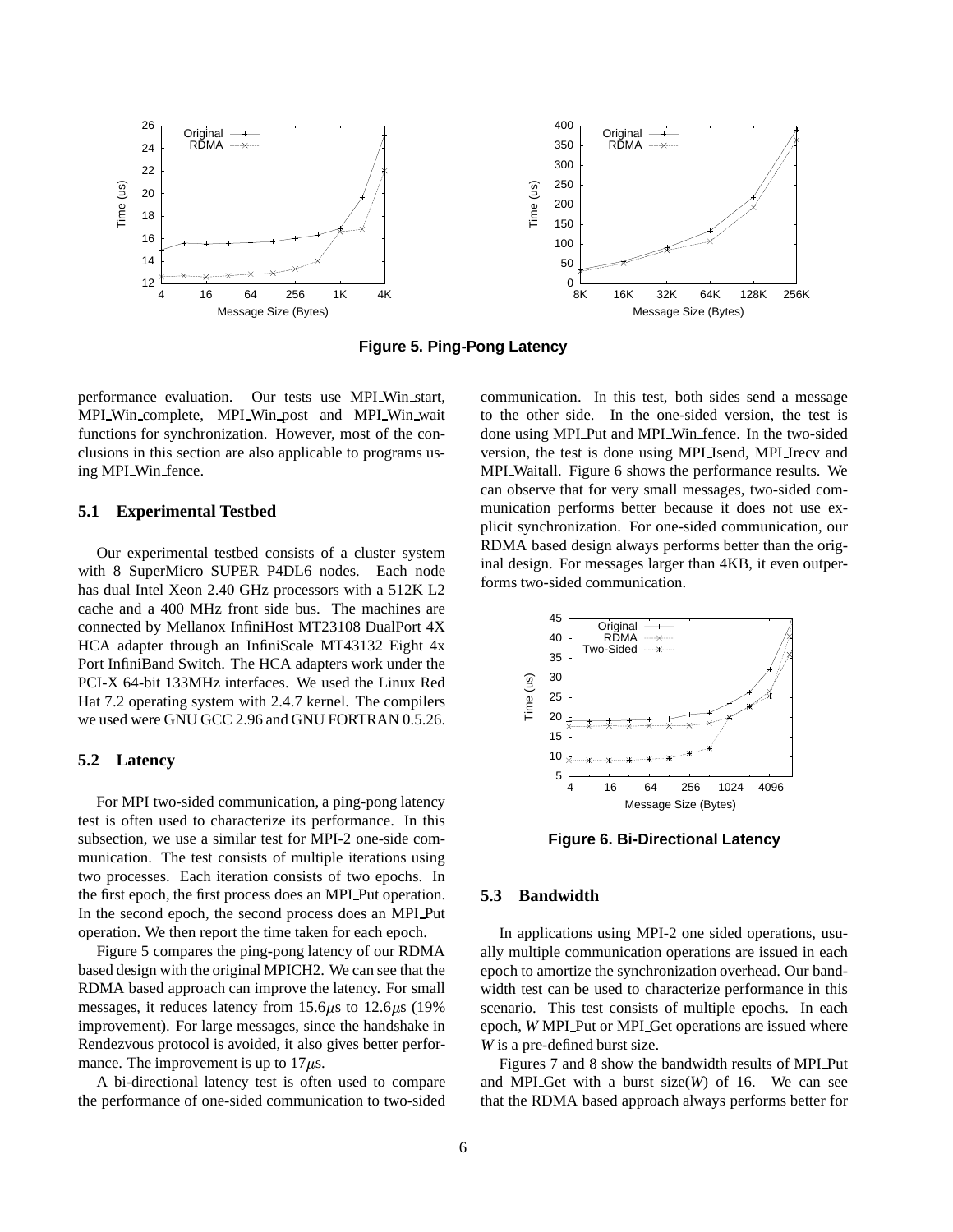

**Figure 7. MPI Put Bandwidth**



**Figure 8. MPI Get Bandwidth**



**Figure 9. Synchronization Overhead**

MPI Put. The improvement can be up to 77%. For 256KB messages, it delivers a bandwidth of 865MB/s. (Note that unless stated otherwise, the unit MB in this paper is an abbreviation for  $10^6$  bytes.)

However, we also observe that the RDMA based approach does not perform as well as the original approach for MPI Get with small messages. This is because RDMA read is used in our new design for MPI Get while the original approach uses RDMA write. The bandwidth drop is due to the performance difference between InfiniBand RDMA read and RDMA write.

### **5.4 Synchronization Overhead**

In MPI-2 one-sided communication, synchronization must be done explicitly to make sure data transfer has been finished. Therefore, the overhead of synchronization has great impact on communication performance. To characterize this overhead, we use a simple test which calls only MPI-2 synchronization functions (MPI Win start, MPI Win complete, MPI Win post and MPI Win wait) for multiple iterations. The test is done using one target process with multiple origin processes.

Figure 9 shows the time taken for each iteration for the original design and our RDMA based design. We can see that our new design slightly reduces synchronization time. When there is one origin, synchronization time is reduced from 16.52 microseconds to 14.78 microseconds (13% improvement). This is because we use InfiniBand level RDMA operations instead of calling MPI send and receive functions for synchronization. We have also done the test for one origin process with multiple target processes and the results are similar to Figure 9.

#### **5.5 Communication/Computation Overlap**

As we have mentioned, by using RDMA, we can possibly achieve better overlapping of communication and computation, which may lead to improved application performance. In this subsection, we have designed an overlap test to measure the ability to overlap communication and computation for different one-sided communication implementations.

The overlap test is very similar to the bandwidth test. The difference is that we have inserted a number of computation loops after each communication operation. Each computation loop increases a counter for 1,000 times. Figure 10 shows how the average time for one iteration of the test changes when we increase the number of computation loops for 64KB messages. We can see that the RDMA based design allows overlap of communication and computation and therefore its performance is not affected by increasing computation time. However, the original design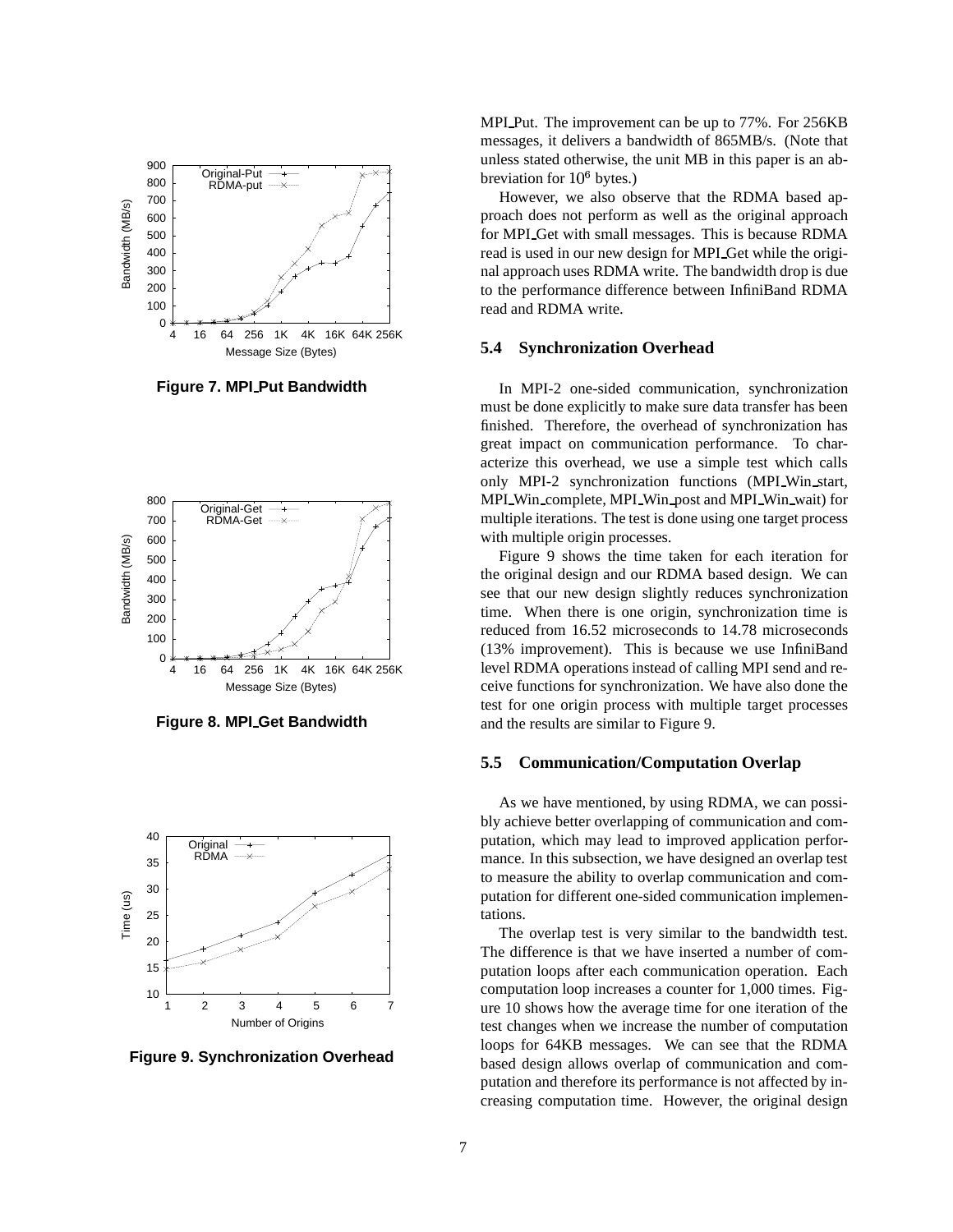shows lower performance when the computation increases.



**Figure 10. Overlap Test Results**

### **5.6 Impact of Process Skew**

As we have discussed, one of the advantages of using InfiniBand RDMA to implement MPI-2 one-sided communication is that the communication can make progress without depending on the target process. Therefore, skew between the origin and the target process will have less impact on the communication performance. Our process skew test is based on the bandwidth test. Process skew is emulated by adding different number of computation loops (with each loop increasing a counter for 10,000 times) between MPI Win post and MPI Win wait in the target process.

Figure 11 shows the performance results for 64KB messages. We can see that process skew does not affect the RDMA based approach at all. However, the performance of the original design drops significantly with the increase of process skew.



**Figure 11. Process Skew Test Results**

#### **5.7 Performance with Multiple Origin Processes**

Scalability is very important for MPI-2 designs. In MPI-2 one-sided communication, it is possible for multiple origin processes to communicate with a single target process. Figure 12 shows the aggregated bandwidth of all origin processes in this scenario. Here we use 64KB as message size and 16 as burst size(*W*). We should note that the aggregated bandwidth is limited by the PCI-X bus at the target node. We can observe that since the RDMA based design incurs very little overhead at the target process, it reaches a peak bandwidth of over 920MB/s even with a small number of origin processes. The original design can only deliver a maximum bandwidth of 895MB/s.



**Figure 12. Aggregated Bandwidth with Multiple Origin Processes**

# **6 Related Work**

Besides MPI, there are other programming models that uses one-sided communication. Some of the examples are ARMCI [16], BSP [7] and GASNET [4]. These programming models use one-sided communication as the primary communication approach while in MPI, both one-sided and two-sided communication are supported.

There have been studies regarding implementing onesided communication in MPI-2. Similar to the current MPICH2, work in [5] describes an implementation based on MPI two-sided communication. MPI-2 one-sided communication has also been implemented by taking advantage of globally shared memory in some architectures [12, 15]. For distributed memory systems, some of the existing studies have exploited the ability of remotely accessing another process's address space provided by the interconnect to implement MPI-2 one-sided operations [2, 17, 3]. In this paper, our target architecture is InfiniBand, which provides very flexible RDMA as well as atomic operations. We focus on the performance improvement of using these operations compared with the send/receive based approach.